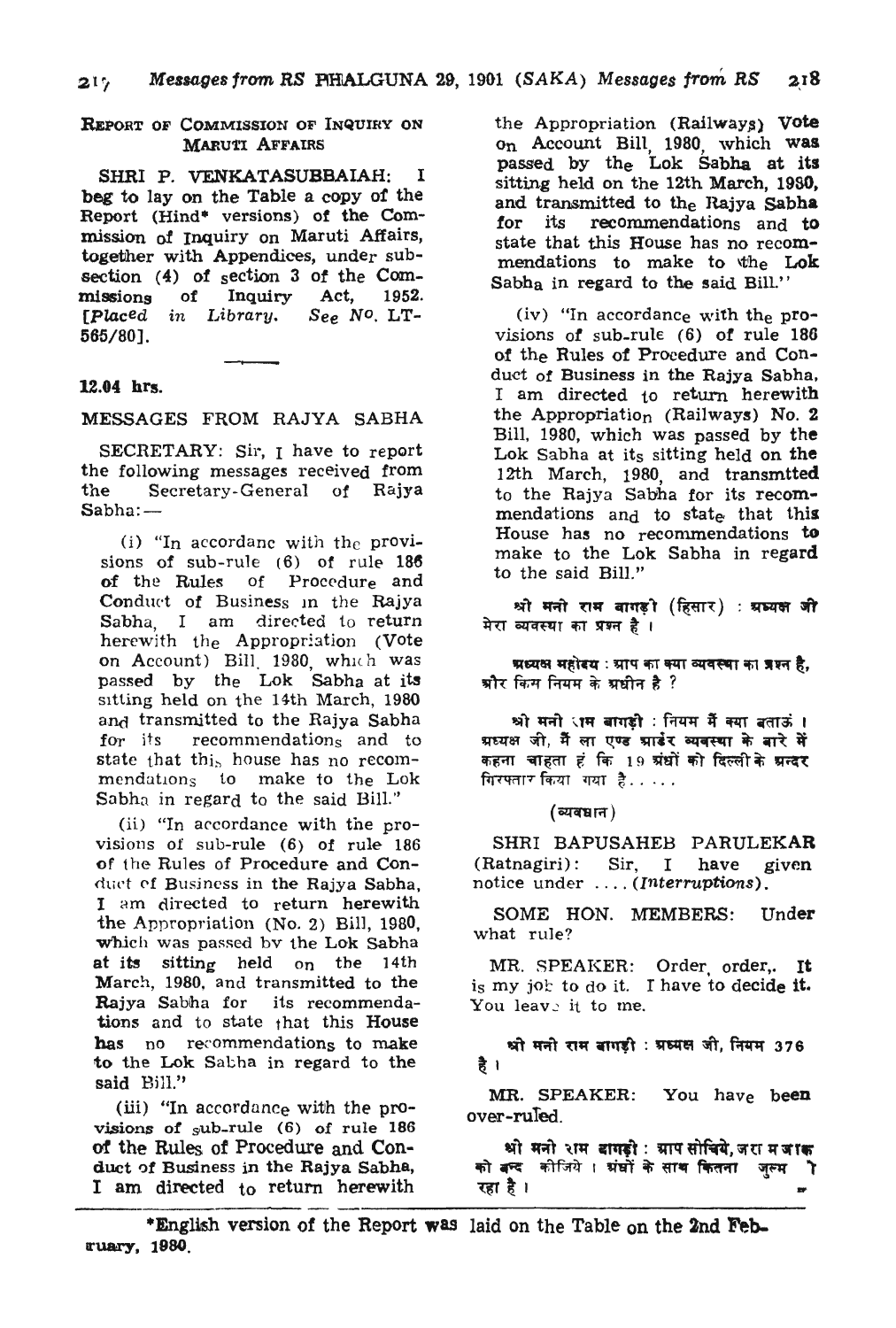MR. SPEAKER: He will make a statement.

श्वो मनो राम बानकी : ग्रंघों के साथ कितना जल्म हो रहा है, रेलगाड़ियों में पकड़े जाते हैं। कोई ग्रन्धी  $\overline{u}$ रकार ही इतना मन्घाघुन्ध काम करेगी ।  $\,$  (व्यवधान )

MR. SPEAKER:  $H_{\epsilon}$  will make a statement.

SHRI JYOTIRMOY BOSU (Diamond Harbour): Sir, I rise on a point of order under Rule 376 and under Rules 222 and 223. These two rules make it mandatory for us, when the Minister tells a lie before the House, to bring it to the notice of the Speaker seeking his permission to raise it.

MR. SPEAKER: It is under my consideration and I have to decide it.

SHRI JYOTIRMOY BOSU: I want to have your observation: want me to raise it again? all. Do you That is

MR. SPEAKER: I will inform you. *(Interruptions)*. We will inform you.

SHRI JYOTIRMOY BOSU: No, Sir,  $but...$ .

MR. SPEAKER: Until and unless I get sufficient data, I cannot inform. But I will inform you.

SHRI BAPUSAHEB PARULEKAR: Mr. Speaker, you are repeatedly telling us not to shout in the House, but to follow the procedure. Sir, I have given you notice seeking your permission and request you...

MR. SPEAKER: That is what I am asking.

SHRr BAPUSAHEB PARULEKAR: I have give<sub>n a</sub> notice that I may be allowed to mention in the Zero Hour the fact regarding the two missing blind men, regarding whch the hon. Home Minister made a statement yesterday that he will inform us today in the House.

MR SPEAKER. Yes, he will inform today.

SRRI BAPUSAHEB PARULEKAR: Is he going to inform?

MR. SPEAKER: Yes.

SHRI GEORGE FERNANDES (Muzaffarpur): Sir, are you admitting  $my$  Call Attention motion on the statement made by Sheikh Abdullah in the State Assembly that the Congress (I) is trying to overthrow his<br>Government? (Interruptions). Sir, (*Interruptions*). Sir, this is a very serious matter. Will you admit my Call Attention motion? I am only asking this.

MR. SPEAKER: I will decide it. I have not decided yet.

*(Interruptions)* 

SHRI GEORGE FERNANDES: Mr. Speaker, Sir, my question is very relevant because...

MR. SPEAKER: I will consider it. You have given a motion I have to consider it.

SHRI GEORGE FERNANDES: You still have an opportunity to prevent them from taking such kind of unconstitutional illegal measures.

# MR. SPEAKER: I will consider it  $(Interruptions)$

DR. FAROOQ ABDULLAH (Srinagar): Sir, I want a discussion on this because that state is a very vital state and any instability created there will lead to further unrest in the whole of the country.

*(Interruptions)* 

MR. SPEAKER: Nothing will be recorded without my permission. Now, Call Attention motion. Mr. Shivkumar Singh.

*(InterruptiOttS)* ••

MR. SPEAKER: You are not allowed. You are not given permission. Nothing *is* to be recorded.

 $(Interruptions)$  \*\*